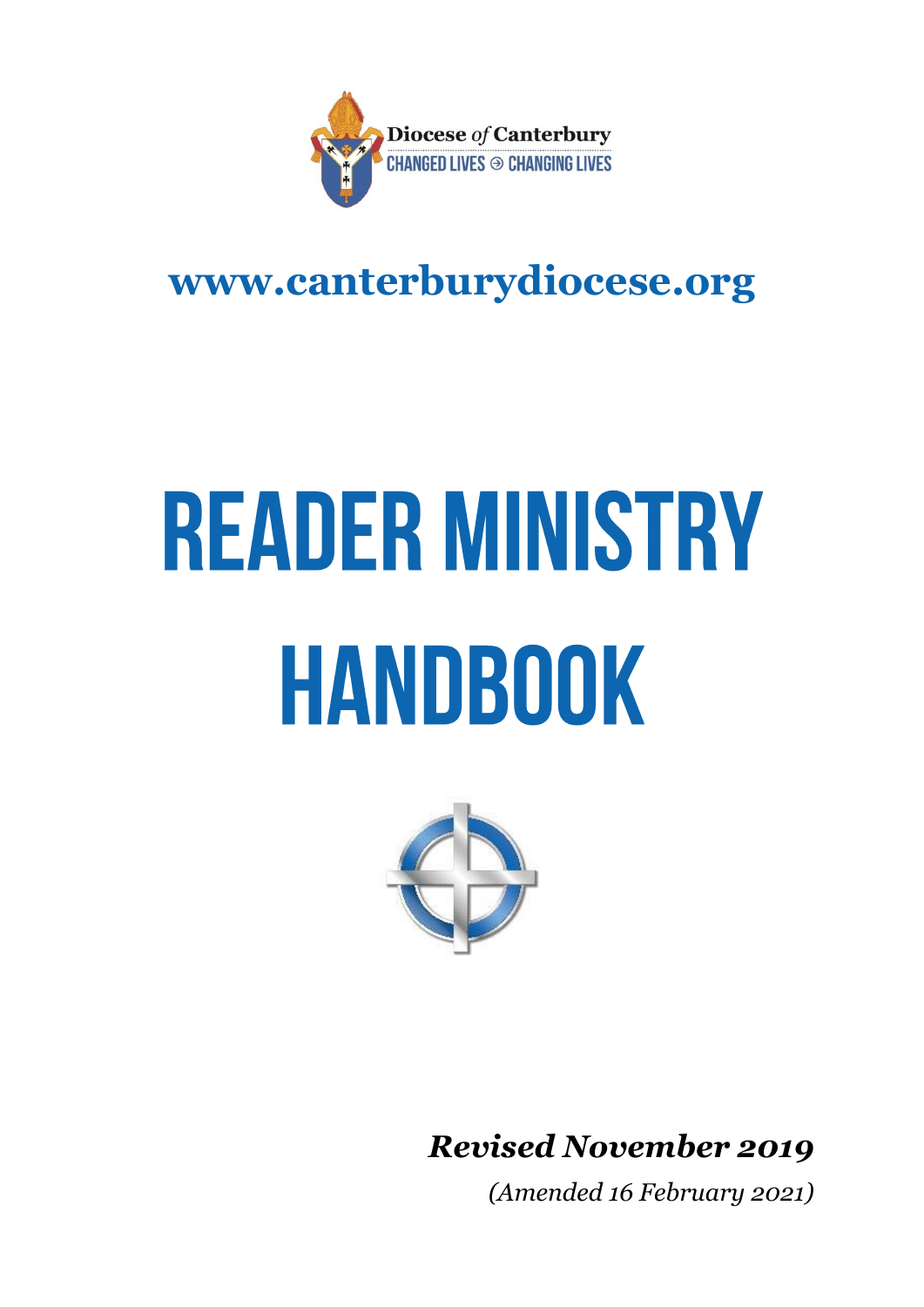

### **Welcome**

This handbook contains information about the ministry of Readers as Licensed Lay Ministers within the Church of England and how Readers work alongside other colleagues in ministry within the Diocese of Canterbury. It is intended as a guide for clergy and Readers as well as being helpful to anyone exploring a vocation to Reader ministry.

Since March 2020 some of these guidelines and processes may be varied and adapted as a consequence of current covid-19 restrictions.

**Reader webpage** - <https://www.canterburydiocese.org/readers/>

Please feel free to contact me for further information, guidance or advice.

*Nigel Collins*

Warden of Readers for the Diocese of Canterbury

Tel: 01227 459401 Email[: ncollins@diocant.org](mailto:ncollins@diocant.org) Diocesan House, Lady Wootton's Green, Canterbury CT1 1NQ

**Amendments were made to** paragraphs 2.2, 6.2 and 7.3 on 27 January 2020; to paragraph 3.2 on 4 March 2020; and to paragraphs 2.1, 6.2 and 7.3 on 14 September 2020; to formatting, the welcome, paragraphs 2.1, 3.2, 6.2, 7.2 and 7.9 on 16 February 2021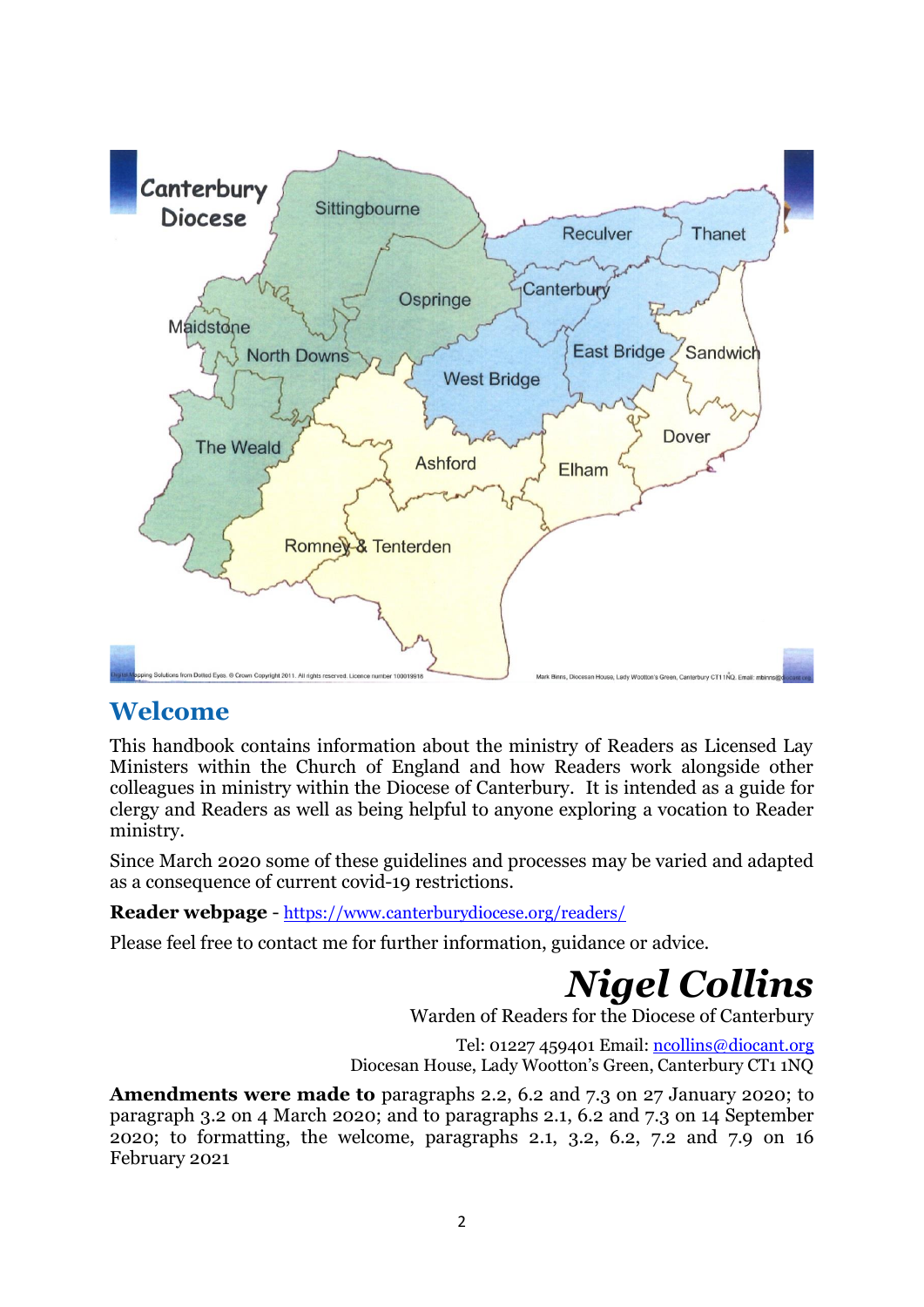| <b>CONTENTS</b>                                                       | Page |
|-----------------------------------------------------------------------|------|
| <b>1. Reader ministry</b>                                             | 5    |
| 1.1. Readers in our Diocese                                           | 5    |
| 1.2. What are Readers?                                                | 5    |
| 1.3. Training                                                         | 5    |
| 1.4. Being Called to Licensed Lay Ministry in the Church of England   | 5    |
| 2. Discernment and Selection                                          | 6    |
| 2.1. The Initial Discernment Process                                  | 6    |
| 2.2. The Discernment Panel                                            | 7    |
| 3. Ministry Training and Formation                                    | 7    |
| 3.1. Initial Ministerial and Formational Training                     | 7    |
| 3.2. Post Licensing Formation                                         | 8    |
| 4. Becoming a Reader                                                  | 8    |
| 4.1 Admission and Licensing                                           | 8    |
| 4.2 New Readers Residential weekend                                   | 8    |
| 4.3 What do Readers wear?                                             | 9    |
| <b>5. Reader Licences</b>                                             | 9    |
| 5.1 The Bishop's Licence                                              | 9    |
| 5.2 Surrendering of Licences                                          | 9    |
| 5.3 Permission to Officiate (PTO)                                     | 9    |
| <b>6. Good practice, policies and procedures</b>                      | 9    |
| 6.1 Annual Celebration of Reader Ministry service                     | 9    |
| 6.2 Safeguarding                                                      | 10   |
| 6.3 Spiritual Accompaniment                                           | 10   |
| 6.4 Ministerial Development and Review for Readers                    | 11   |
| 6.4.1 Ministry Agreement                                              | 11   |
| 6.4.2 Annual Ministerial Development and Review                       | 11   |
| 6.5 Continuing Ministerial Development (CMD)                          | 11   |
| 6.6 Funeral Ministry                                                  | 12   |
| 6.7 Finance, Fees and Expenses                                        | 12   |
| 6.8 The Wider Ministry of Readers                                     | 12   |
| 6.8.1 Requests to minister in another benefice                        | 12   |
| 6.8.2 Requests to minister in another diocese                         | 12   |
| 6.8.3 Requests to minister in churches of other denominations         | 13   |
| 6.8.4 Requests to recognise lay ministers from other denominations 13 |      |
| 6.9 Taking a Ministry Break                                           | 13   |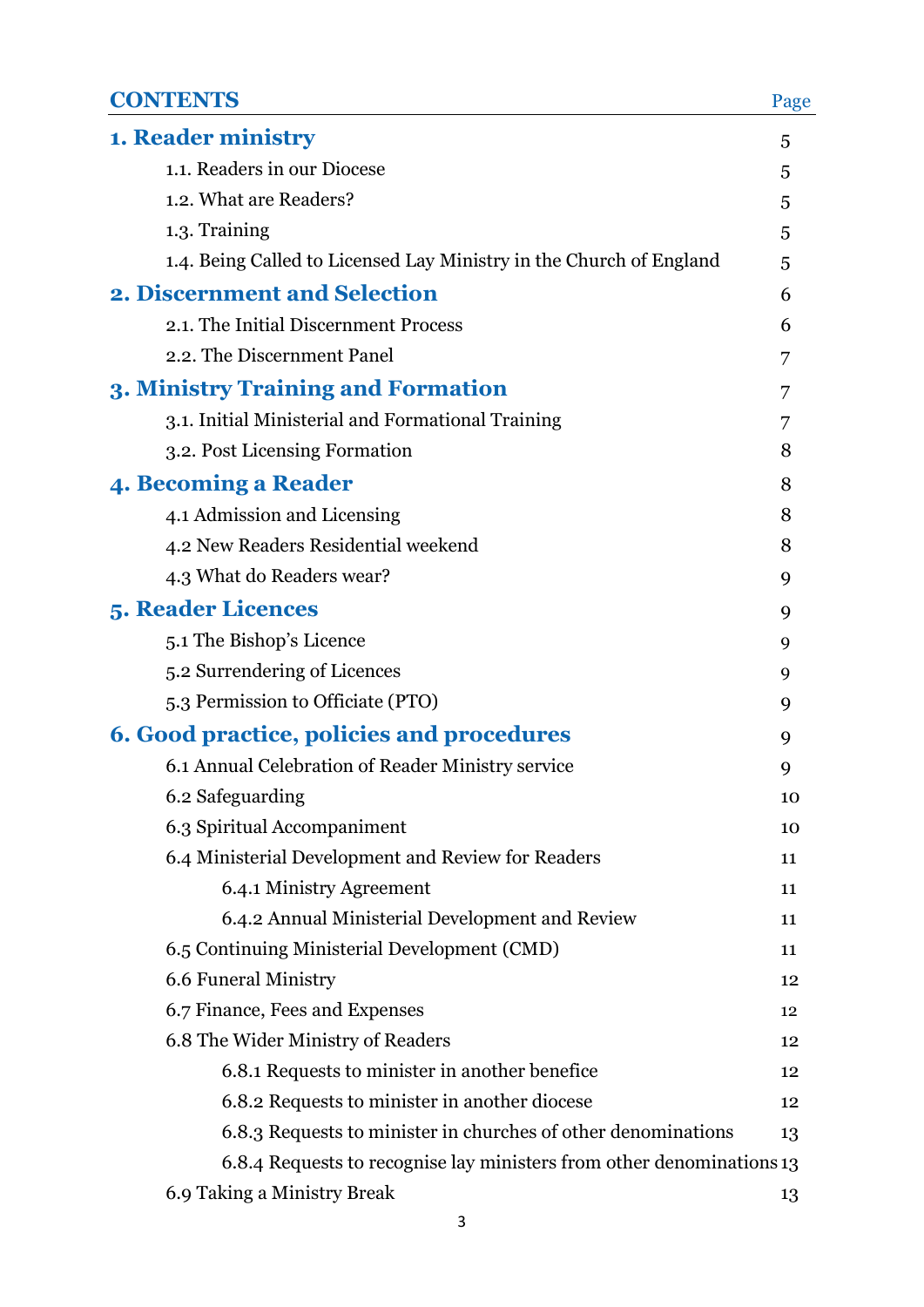| 6.10 During a Vacancy                                         | 13 |
|---------------------------------------------------------------|----|
| 6.11 Retiring from Active Ministry                            | 13 |
| 6.12 Moving Home and Transferring of Reader Ministry          | 14 |
| 6.12.1. Moving home                                           | 14 |
| 6.12.2 Transferring from another diocese                      | 14 |
| 6.12.3 Transferring to another benefice in the diocese        | 14 |
| 6.12.4 Transferring to another diocese                        | 14 |
| 6.12 How to Resign your Licence or Permission to Officiate    | 14 |
| 7. Diocesan Network of Readers                                | 14 |
| 7.1 Warden of Readers                                         | 14 |
| 7.2 Assistant Wardens                                         | 15 |
| 7.3 Deanery Reader Representatives                            | 15 |
| 7.4 Reader Vocations Advisers                                 | 15 |
| 7.5 Reader Tutorial Group Leaders                             | 16 |
| 7.6 Reader Ministry Resource Group                            | 16 |
| 7.7 Annual Networking Day                                     | 16 |
| 7.8 Annual Quiet Day                                          | 16 |
| 7.9 The Central Readers Council (CRC) – Transforming Ministry | 16 |
| <b>8. Resources: Books, papers and reports</b>                | 17 |
|                                                               |    |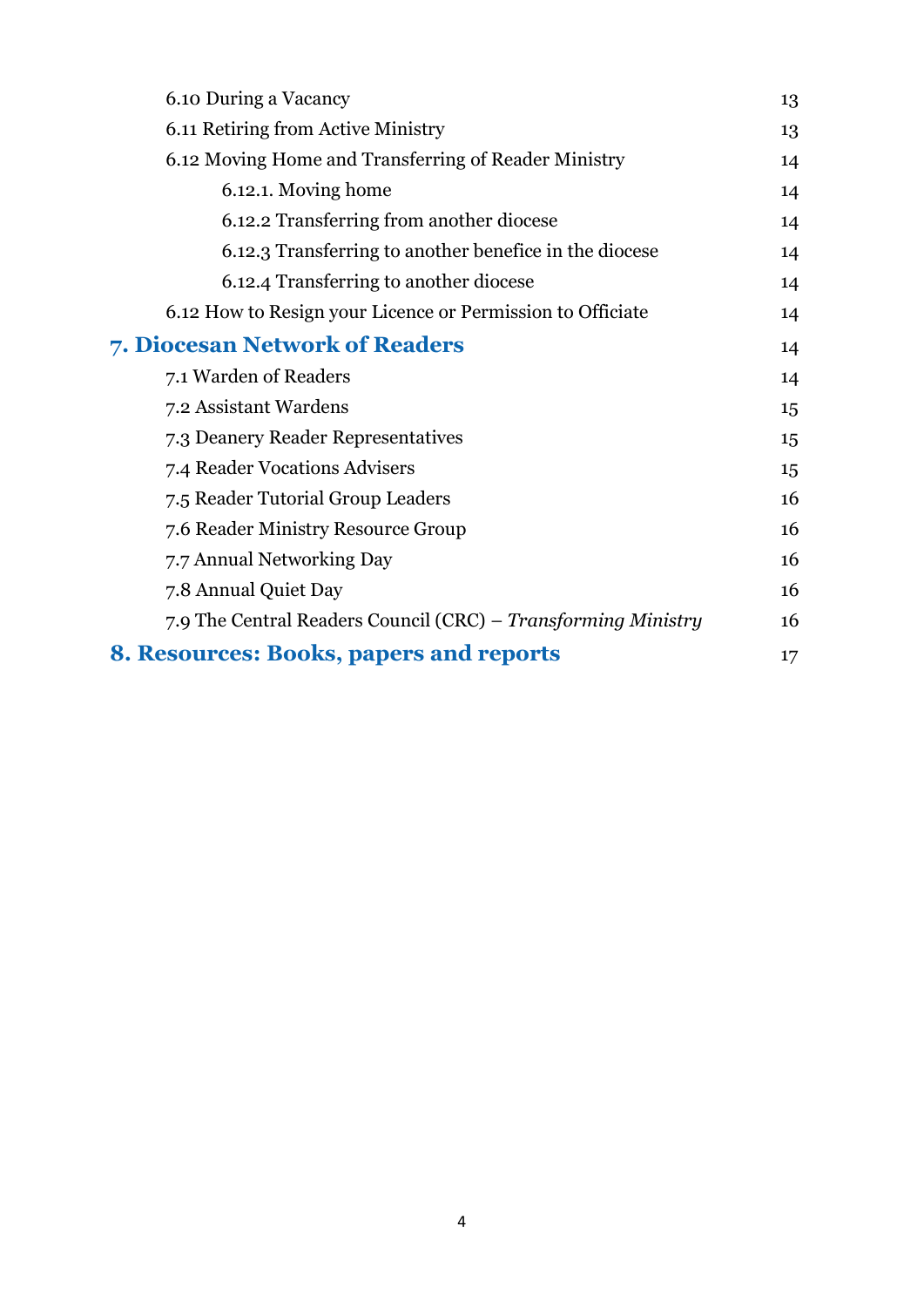#### **1. Reader ministry**

#### **1.1. Readers in our Diocese**

Readers play an important role in the public ministry of the Church by leading worship, teaching and preaching, as well as in a wide range of missional and pastoral contexts. As theologically trained lay people they offer a ministry within the church and to the wider community; and are well placed to encourage people in their everyday faith.

#### **1.2. What are Readers?**

The office of Reader in the Church of England is governed by canon law<sup>1</sup>; Readers are:

- Called by God to a ministry of the Word
- Licensed by the Bishop to exercise a public and representative lay ministry in Church and the wider community
- Theologically trained and equipped as:
	- o teachers of the faith
	- o enablers of mission in the everyday
	- o leaders in church and community

The ministry of individual Readers varies according to their individual gifting and mission context. Whilst most Readers minister collaboratively as part of a team of lay and ordained ministers some work very much on the margins of society sharing God's love and message of hope to those who may not yet know it.

Some Readers are also trained and authorised for funeral ministry.

#### **1.3. Training**

Initial ministerial and formational training consists of a two-year Licensed Lay Ministry course. The course is delivered by St Augustine's College of Theology and leads to a Certificate in Theology and Mission awarded by Durham University<sup>2</sup> as part of Common Awards. Ministerial formation continues post licensing under the oversight of the Warden of Readers. See section 3 below for more details.

As lifelong learners Readers are encouraged to participate in continued ministerial development (CMD), see section 6.6 below for more details.

#### **1.4. Being Called to Licensed Lay Ministry in the Church of England**

To be considered for this ministry a candidate must be a baptised, confirmed and a regular communicant of the Church of England.

Reader ministry is nationally recognised and transferable within the Church of England, the Church in Wales, and in some other dioceses and provinces of the Anglican Communion. This distinguishes Readers from other locally recognised forms of lay ministry, such as that of authorised lay ministers (ALMs), chaplains, pastoral assistants and 'lay' lay leaders.

<sup>1</sup> The canons directly relating to Readers are E4, E5 and E6, the latest edition can be found at: <https://www.churchofengland.org/more/policy-and-thinking/canons-church-england>

<sup>2</sup> Students train alongside Chichester and Southwark diocesan trainee Readers as well as ordinands and independent students.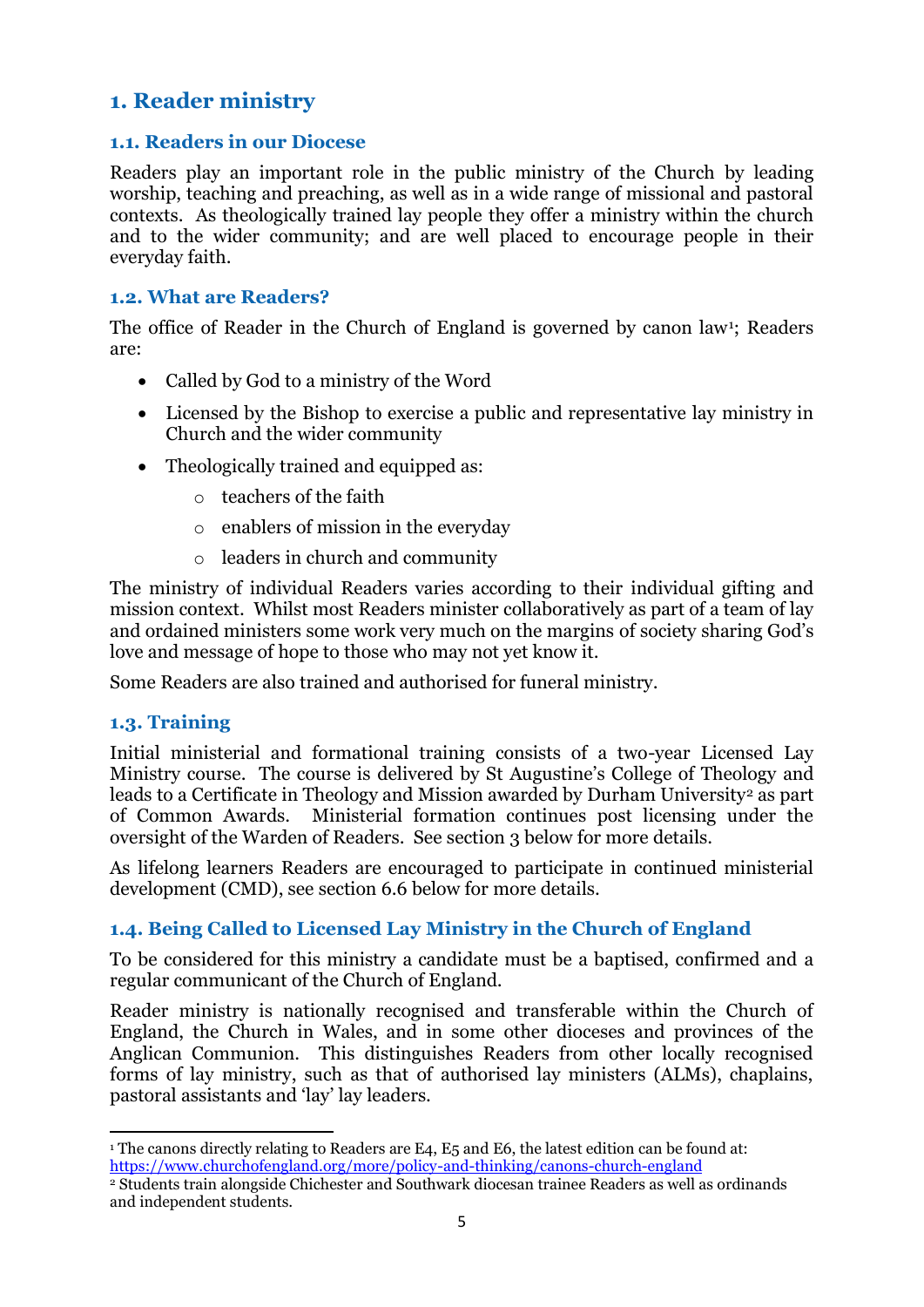Being able to articulate a sense of calling to a 'licensed' lay ministry rather than a call to recognised local lay ministry is an important aspect of the discernment process.

#### **2. Discernment and Selection**

#### **2.1 The Initial Discernment Process** *(amended 16 February 2021)*

To discern a calling and vocation to Reader ministry, prospective Readers are encouraged to:

- talk to their incumbent or local priest, other Readers and members of their congregation
- talk with the Warden of Readers or one of the Diocesan Vocations team:

Nigel Collins, Warden of Readers Tel: 01227 459401, email: [ncollins@diocant.org](mailto:ncollins@diocant.org) 

Revd Jon Marlow, Vocations Officer/ Director of Ordinands Tel: 01227 459401, email: jmarlow@diocant.org

- consider exploring your sense of calling through one of these avenues:
	- o *Deepening Discipleship<sup>3</sup>* an eight session course which enables participants to explore their own journey of discipleship and their own unique calling
	- o *Here I am<sup>4</sup>* an opportunity for participants to reflect on their own unique sense of calling
	- o *Come and See<sup>5</sup>* an evening for anyone who wants to find out more about Reader ministry

Please contact the Warden of Readers in order to take the process forward; he will:

- Arrange for a Discernment meeting to take place between the candidate, the incumbent (or local priest), and a Reader Vocations Adviser
	- o the purpose of the meeting is to reflect on what a call to licensed lay ministry might look like both for the candidate and for the parish/ministry context; as well as to answer any questions
	- o the outcome of the meeting is to come to a mutual decision about whether to make a formal application
- Invite the candidate to attend a discernment panel if appropriate.

The application pack includes:

- Application form<sup>6</sup> to be completed by the candidate
- Nomination form  $-$  to be completed by the incumbent<sup>7</sup> and sponsoring PCC/s

<sup>3</sup> Book through Marianne Hambrook, the Development Training Events Coordinator [mhambrook@diocant.org](mailto:mhambrook@diocant.org)

<sup>4</sup> Book through the Vocations Officer/team

<sup>5</sup> Book through the Warden of Readers

<sup>6</sup> Applicants will also be asked for a CV, Reflection on their spiritual journey as well as evidence of baptism and confirmation.

<sup>7</sup> The incumbent will also be asked to provide a reference for the candidate.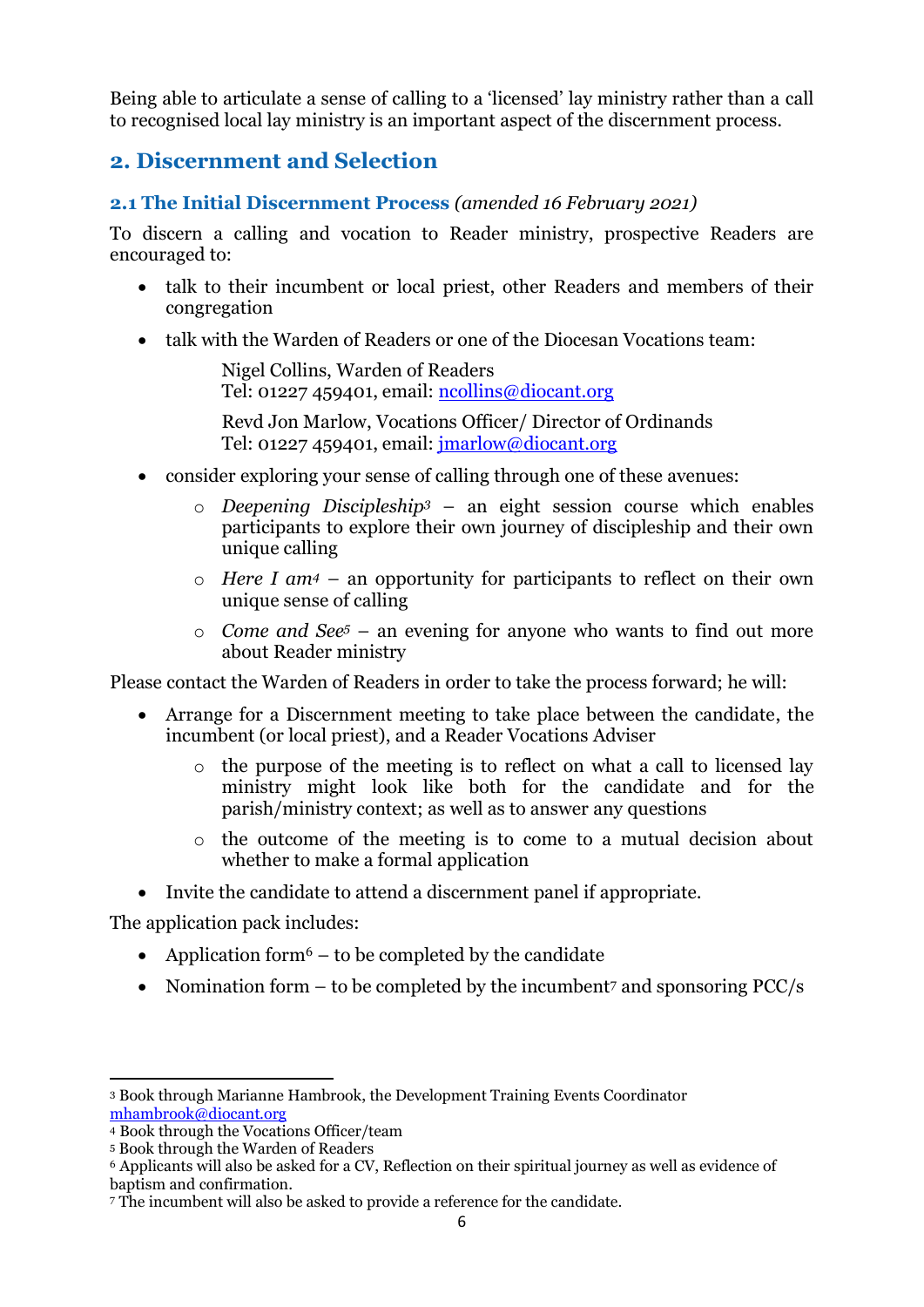#### **2.2 The Discernment Panel** *(amended 27 January 2020)*

Before attending the Discernment Panel candidates are required to have completed a DBS and awareness/foundation safeguarding modules (see section 6.2 for more details).

The Discernment Panel normally takes place annually in June/July at Diocesan House, in Canterbury. The main purpose of the panel is to consider whether the candidate is being called to a nationally governed 'licensed' lay ministry in the Church rather than to locally 'recognised' lay ministry or something else.

The National Selection criteria are currently under review, and a new discernment framework for lay and ordained ministry is being developed. The panel will be looking for:

- discipleship someone who is an active disciple seeking to grow more Christ-like as they mature in the faith; this will include a commitment to individual bible study and prayer whilst being rooted in a local worshipping community
- calling someone who clearly feels called by God to serve in the church and wider community as a 'commissioned' lay minister; this calling will have been affirmed by the local church
- encourager someone who encourages others to grow in their discipleship and strives to make new disciples
- potential someone who has the potential for growth as their discipleship becomes shaped by their calling and formation as a lay minister
- capacity someone who has the capacity to undertake the academic study and formational training

It is important to note that the panel isn't looking for the 'finished article' at this stage.

The Bishop makes the final decision about whether to recommend a candidate for training. If recommended, the course begins in September.

#### **3. Ministry Training and Formation**

A brief introduction can be found at section 1.3 above.

#### **3.1 Initial Ministerial and Formational Training** *(amended 4 March 2020)*

The Licensed Lay Ministry course is delivered by the St Augustine's College of Theology and consists of two elements:

- Core modules (evening classes or teaching days plus an annual Saturday school):
	- o Introduction to Biblical Studies
	- o Introduction to Church History
	- o Introduction to Spirituality and Discipleship
	- o Introduction to Christian Worship
	- o Introduction to Christian Doctrine
	- o Using the Bible Today
- Reader-specific training (Residential weekend and a termly study day):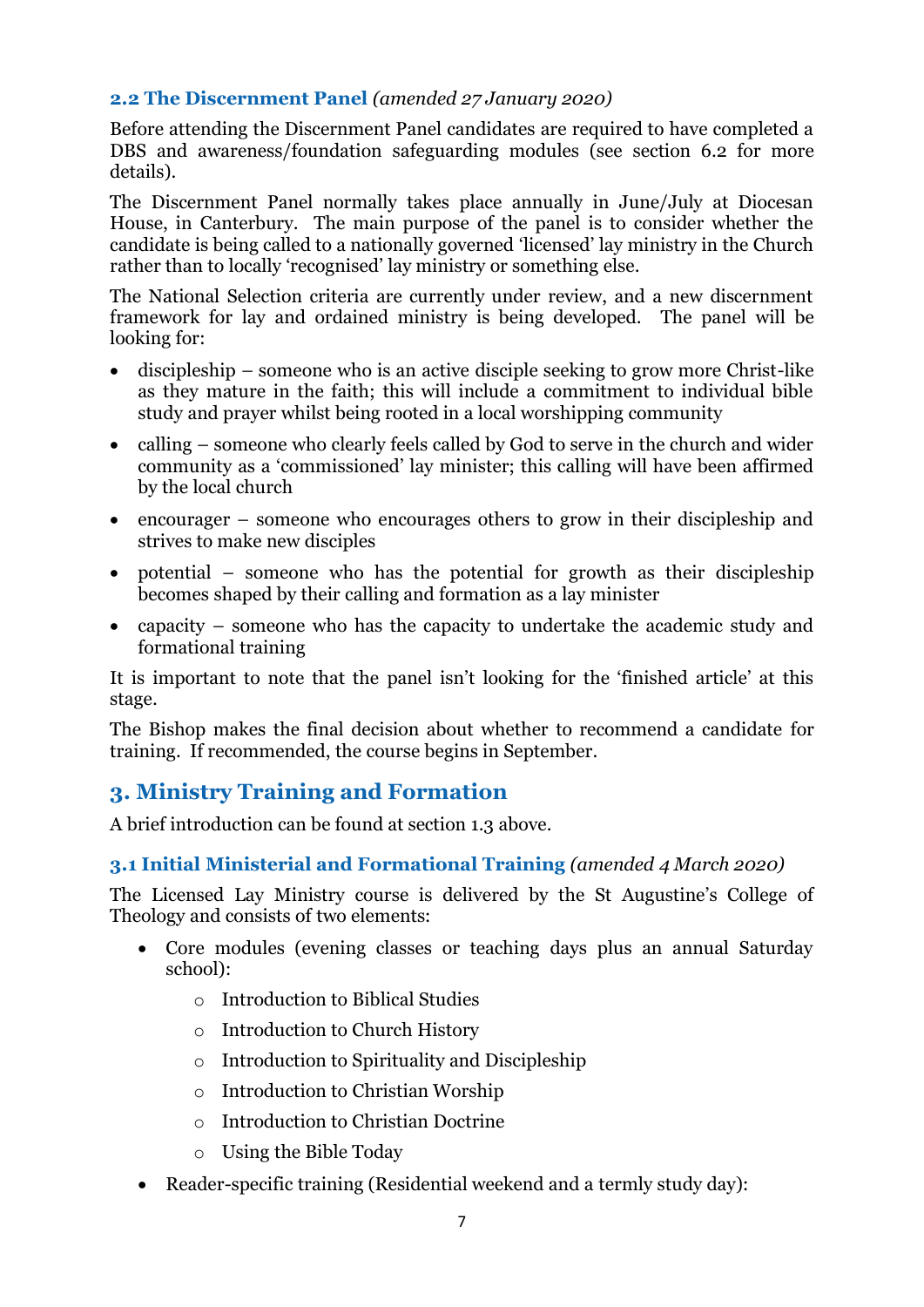- o Formation for Reader ministry
- o Foundations for Reflective Practice in context (within your own parish/benefice)
- o Foundations for Ministry and Worship in context (in another parish/benefice on placement)
- o Practical skills (eg for leading worship, preaching, pastoral and mission)

Students also participate in tutorial groups and train alongside candidates from Chichester and Southwark dioceses. Further details are available on request from the Warden of Readers.

#### **3.2 Post Licensing Formation**

Following licensing new Readers are required to complete further formational learning under the direction of the Warden of Readers, this includes:

- Action learning<sup>8</sup> being part of a supervised training group which assists in the process of transition to licensed lay ministry
- Further study and learning this involves participating in a range of blended learning modules<sup>9</sup> aimed at equipping the Reader for missional ministry and leadership in everyday life

The length of post licensing learning will vary according to the individual rather than being pre-determined.

Readers may also participate in diocesan *equipping for ministry* events and CMD. Training for specific areas of ministry is currently available for:

- Funeral ministry
- Anna Chaplaincy

Training for other areas of ministry is under development.

#### **4. Becoming a Reader**

#### **4.1 Admission and Licensing**

The Admission and Licensing of new Readers normally forms part of the annual Celebration of Reader Ministry service held on a Sunday in September in Canterbury Cathedral (see section 6.1 below for more information). New Readers receive a Certificate of Admission signed by the Bishop which is evidence of their being admitted to the office of Reader in the Church of England. The Bishop's licence gives authority for the Reader to exercise a public ministry in the name of the Church (see section 5 below for more information).

#### **4.2 New Readers Residential Weekend**

A residential weekend is held annually at the Cathedral Lodge for those who are to be admitted and licensed in the Cathedral. It includes induction sessions for Readers who are new to the diocese. This normally takes place over the weekend which includes the Celebration of Reader Ministry service.

<sup>8</sup> the group is facilitated by the warden or an experienced Reader.

<sup>9</sup> a suite of modules are in the process of being launched by the Central Readers Council. The first module will be online worship and teaching; followed by preaching everyday faith; communicating in the 21st Century; and second chair leadership.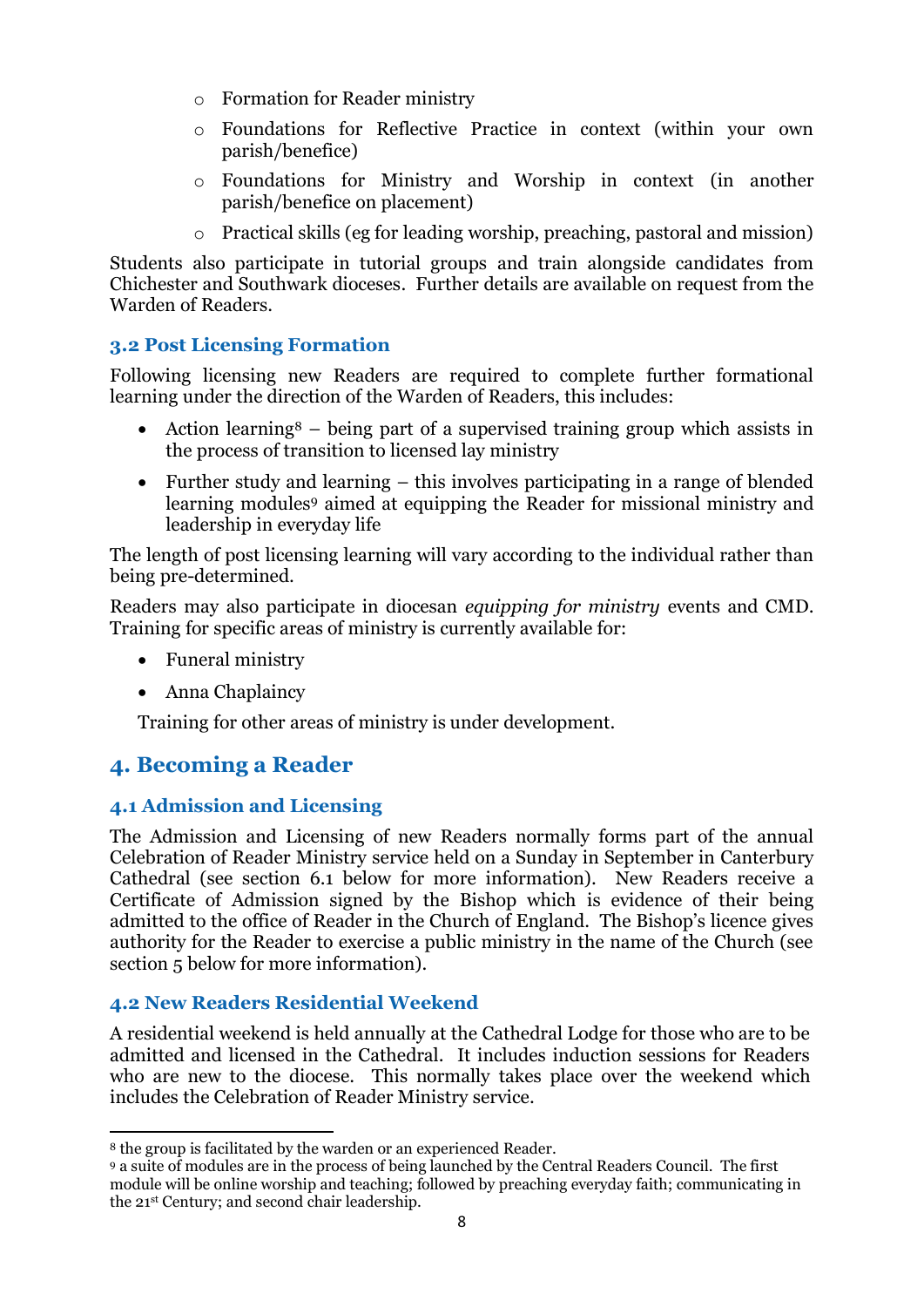#### **4.3 What do Readers wear?**

The formal vesture of a Reader is black cassock, surplice, blue scarf and academic hood (where appropriate). The scarf should be plain and not embroidered or otherwise decorated. This is the correct dress for such occasions when clergy also wear formal vesture (also known as 'choir dress/habit'). Local custom may suggest variations on other occasions, for instance when it is more appropriate for a Reader to wear an alb. The PCC may wish to contribute towards the cost of vestments for their Readers.

Newly admitted Readers are presented with a scarf and Bible by the diocese.

#### **5. Reader Licences**

#### **5.1 The Bishop's Licence**

Readers are licensed to the deanery in which they serve, emphasising that they are a resource for mission and ministry beyond their local parish or benefice. For incumbents this means that when requested and willing, their Reader should be supported in ministering beyond their parish/benefice when appropriate.

Licenses are subject to annual ministerial review (see below) and continue until such time as the Reader moves deanery, leaves the diocese or retires from active ministry. Licences are automatically suspended where mandatory safeguarding requirements are not met.

#### **5.2 Surrendering of Licences**

Ill health or other changes in personal circumstances may lead a Reader, after discussion with the Warden and Parish Priest to surrender a licence. Readers must surrender their licence if it is revoked by the Bishop. This is a very rare event and in these circumstances the Reader does have the right of appeal to the Archbishop of York. However, this step should not be taken until the Reader has discussed the issues with the Warden.

#### **5.3 Permission to Officiate (PTO)**

Reader regulations state that on reaching the age of 70, a Reader should receive the Bishop's permission to officiate (PTO) rather than a licence. This regulation is no longer applied in the diocese, although there are some Readers who were given PTO in previous years.

PTO may be granted in the following circumstances:

- to grant temporary authority for a Reader who is awaiting licensing at the annual service.
- Where a Reader is licensed in another diocese but also ministers in the Diocese of Canterbury (Readers are not permitted to hold a licence in more than one diocese at the same time).

#### **6. Good practice, policies and procedures**

#### **6.1 Annual Celebration of Reader Ministry Service**

This service is held annually in the Cathedral and celebrates the breadth of Reader ministry in the diocese. It includes the admission and licensing of new Readers, welcoming Readers moving into the diocese, granting of the title Emeritus and the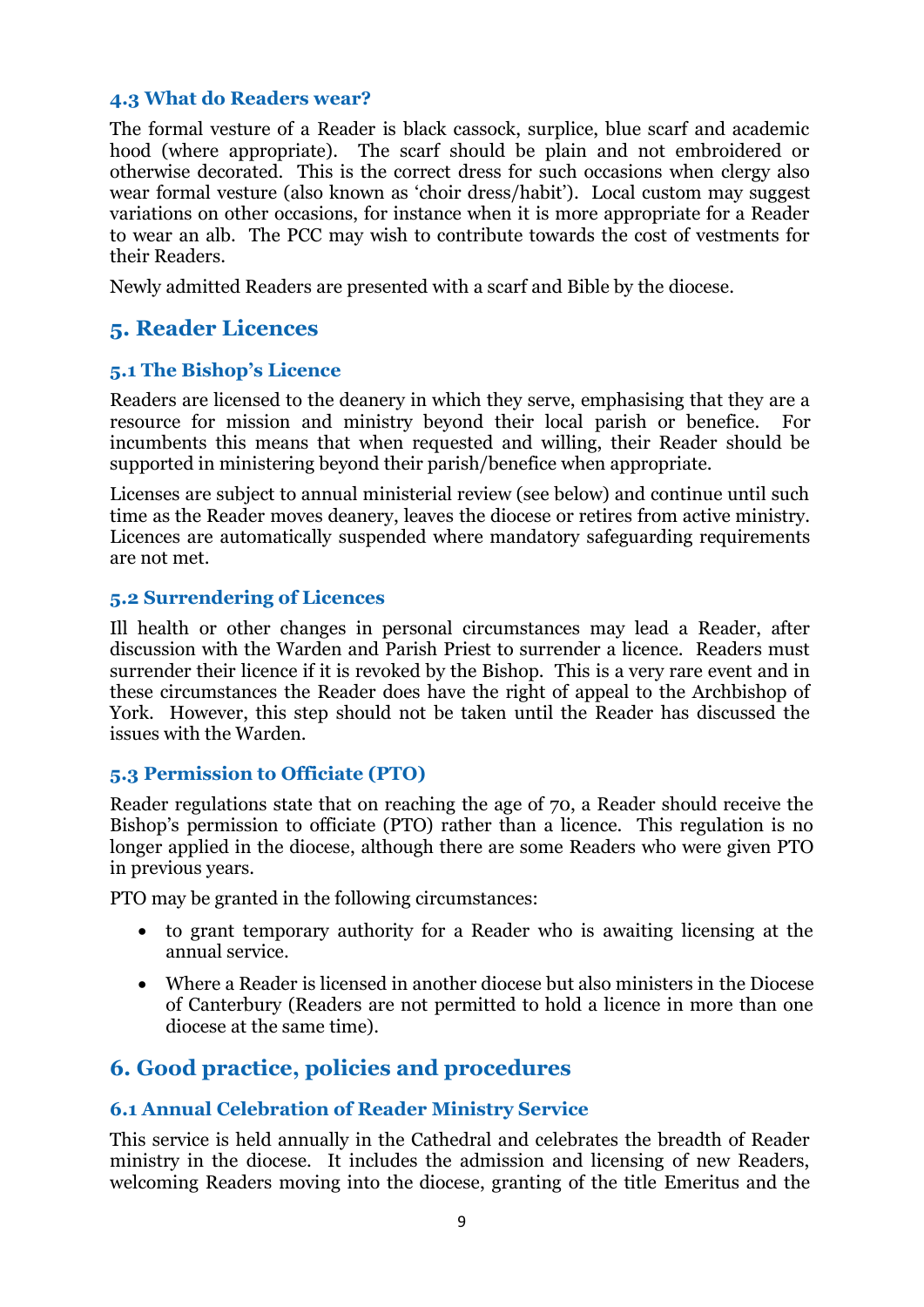re-commissioning of all Readers. The service is open to the public and all Readers are encouraged to attend and bring along members of their local churches.

**6.2 Safeguarding** *(amended 27 January, 14 September 2020 & 16 February 2021)*

All Readers are required to complete Safeguarding training in line with the national Safeguarding Training and Development Framework as follows:

- Basic Awareness and Safeguarding Foundation online modules before Selection
- Leadership for Licensed Ministers all active Readers (those in training are expected to complete this while they undertake the licensed lay ministry course)
- Refresher all active Readers every 3 years

For course details and booking please see the diocesan website: [www.canterburydiocese.org/safeguarding/training](http://www.canterburydiocese.org/safeguarding/training)

An enhanced Disclosure and Barring Service (DBS) check against the children and adult barred lists is required for all Readers and those in the discernment process. The DBS check can be completed through the Parish Disclosure Officer (PDO) or by contacting the Diocesan Safeguarding Administrator at [safeguarding@diocant.org](mailto:safeguarding@diocant.org) or 01227 459401. The process is carried out on-line. The DBS certificate is valid for 5 years, a reminder to renew the check is sent to Readers by the Safeguarding Administrator around 3 months before expiry.

Failure to follow these requirements will result in licensing as a Reader being delayed, or existing licences being suspended.

In the event of any Safeguarding concerns please contact one of the Diocesan Safeguarding Advisers immediately:

| Fiona Coombs    | 07548 232395 or <u>fcoombs@diocant.org</u> |
|-----------------|--------------------------------------------|
| Paul Brightwell | 07398 009951 or pbrightwell@diocant.org    |

#### **6.3 Spiritual Accompaniment**

Readers are encouraged to have a Spiritual accompanier with whom they meet regularly as it can be a way to:

- identify and trust their own experience of God
- discern and make good choices in everyday life
- share their hopes, struggles and losses
- discern their response to God's call to licensed ministry

Many people find that, at particular points in their ministry, a pattern of reflective companionship can be a significant help. The Diocese has a network of experienced spiritual accompaniers. For help in finding a Spiritual accompanier please contact:

Ashford archdeaconry - Mrs Anna-Stina Ponsford on 07932 165546 [annastinaponsford@gmail.com](mailto:annastinaponsford@gmail.com)

Canterbury archdeaconry – Revd Lesley Hardy on 01622 833263 [lesleyhardy2@mac.com](mailto:lesleyhardy2@mac.com)

Maidstone archdeaconry – Revd Robin Williamson on 01622 682959 [rhw.williamson@gmail.com](mailto:rhw.williamson@gmail.com)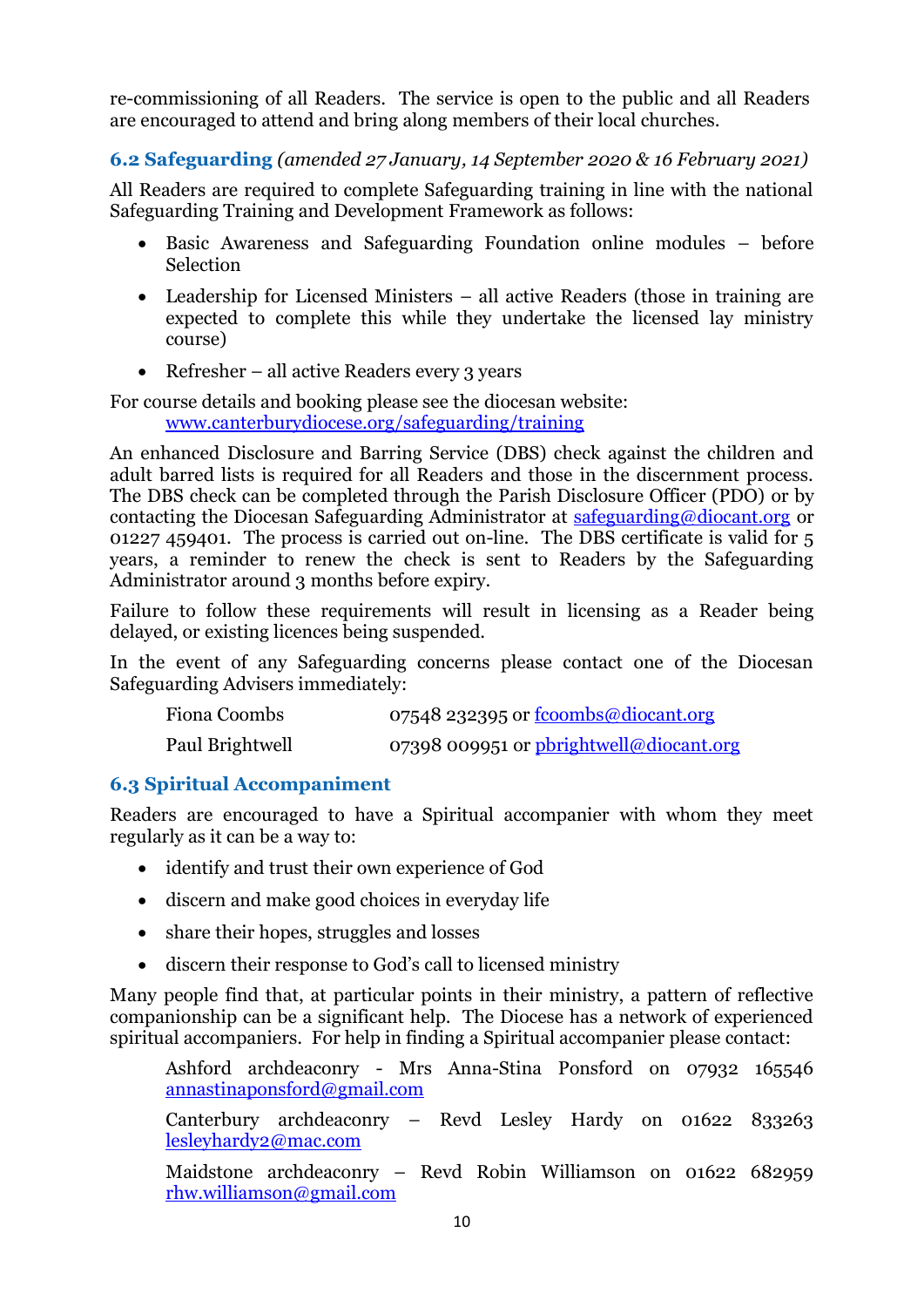Or visit the Prayer and Discipleship page on the website: [www.canterburydiocese.org/spirituality-and-discipleship](http://www.canterburydiocese.org/spirituality-and-discipleship)

#### **6.4 Ministerial Development and Review (MDR) for Readers**

#### **6.4.1 Ministry Agreement**

All active Readers are required to have a written ministry agreement between themselves and their incumbent. The purpose of the written agreement is to provide clarity of roles, responsibilities, expectations and supervision between the Reader, incumbent and ministry team/PCC. A copy of the agreement must be sent to the Warden of Readers to be held on file.

Readers in training will have a training agreement with their supervising minister, in preparation for licensing a new ministry agreement should be drawn up to supersede the training agreement.

A template ministry agreement is available from the Reader webpage.

#### **6.4.2 Annual Ministerial Development and Review**

An annual ministerial development and review is initiated by the Warden of Readers in January, the purpose is to:

- reflect on the Reader's ministry over the past year
- identify any areas for ministerial development (especially as circumstances and roles change)
- review the ministry agreement (revised copies should be sent to the Warden)

The Reader MDR process consists of two elements:

- **Self-Review** this should include reflecting on ministry exercised over the past year (using the *Reflection Based on Promises made at Licensing* resource), recording some statistical information<sup>10</sup> and checking personal details. The Reader is responsible for sending the Ministry Report form to the Warden.
- **Ministerial Review meeting of Reader and incumbent** this should include a discussion about the Reader's ministry over the past year, and identify any areas for ministerial development or changes to the written ministry agreement. The incumbent is responsible for sending the completed Review form back to the Warden.

During an interregnum the Area Dean and Churchwardens share oversight of the parish. In this instance the Reviewer could be another clergy member of the ministry team, a Churchwarden or the Area Dean. Advice is available on request from the Warden.

#### **6.5 Continuing Ministerial Development (CMD)**

The diocese arranges centralised CMD events and seminars throughout the year. Unless otherwise advertised, these are available free to ordained and lay ministers alike. Events are published in the regular diocesan mailings, but particularly in the termly *Equipping for ministry* mailing. Regular events include:

• Bishop's Days, Preaching the Lectionary Days

<sup>10</sup> Readers should routinely keep a record of services led, sermons preached, training attended and any other public ministry exercised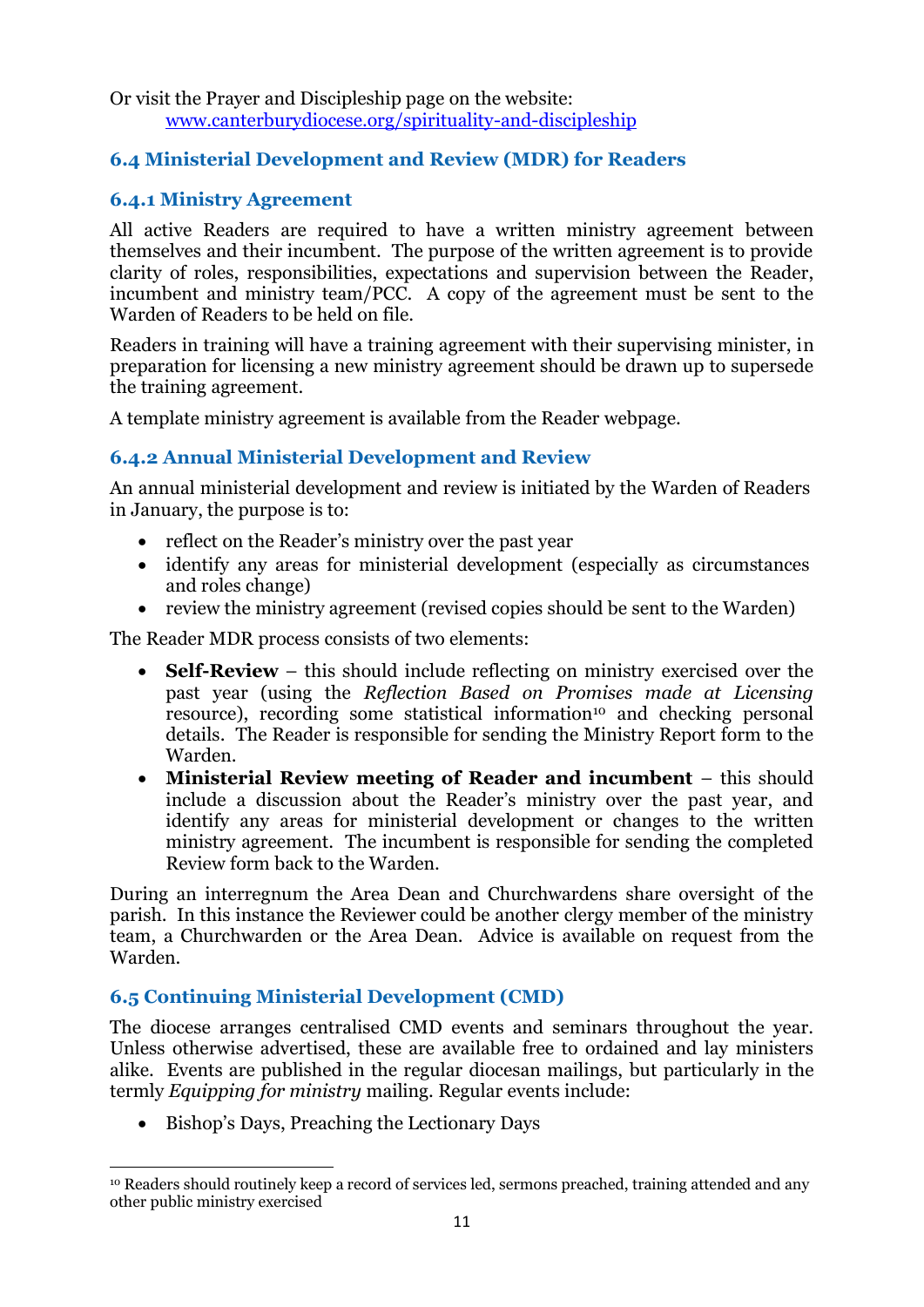- The Creative Mission Forum
- Various workshops and seminars

The *Canterbury Diet* describes a range of expectations and provision for ordained and lay ministers, such as supervision, leadership and management, conflict resolution. The *Canterbury Diet* is well established for clergy and is being extended and developed to include licensed lay ministers such as Readers and lay missioners.

#### **6.6 Funeral Ministry**

This is an important ministry in the life of the Church. Readers who feel called to this ministry undergo specific training in order to gain authorisation. To do this, they need the support of their incumbent who will act as their supervising minister during the training.

There are two pathways to gain authorisation:

- Funeral training for Readers this is a course run every two years specifically for Readers.
- Funeral and Bereavement for lay Ministers this is a course run for Readers and experienced worship leaders or pastoral ministers (runs every two years alternately to the course for Readers)

Expressions of interest may be made at any time directly to the Warden of Readers.

Readers who are authorised to conduct funerals are permitted to claim 80% of the CDBF fee element by submitting the appropriate claim form (available from the Diocesan website or Diocesan House). This remuneration is on a casual ad hoc basis and does not constitute an employment relationship between the CDBF and the Reader. It is also the responsibility of the Reader to declare and return to Her Majesty's Revenue & Customs any fee received from the CDBF in respect of the performance of Occasional Offices.

#### **6.7 Finance, Fees and Expenses**

Readers offer a voluntary and unpaid ministry, and do not accept a fee for their services. However, they should be reimbursed for travelling and other expenses incurred through the performance of their duties, especially outside their parish/benefice. Car mileage should be reimbursed at the current rate approved as set by the Diocesan Board of Finance (CDBF).

#### **6.8 The Wider Ministry of Readers**

#### **6.8.1 Requests to minister in another benefice**

The incumbent from another parish/benefice may directly approach a Reader to take a service in their benefice. Out of courtesy the Reader should inform their incumbent of any such request especially if it becomes a regular commitment. They do not require any further authorisation unless the request is from outside the diocese.

If a Reader regularly ministers in more than one benefice or deanery, a ministry agreement should be drawn up which takes these arrangements into account. The Warden of Readers should be informed and sent a copy of the revised ministry agreement.

#### **6.8.2 Requests to minister in another diocese**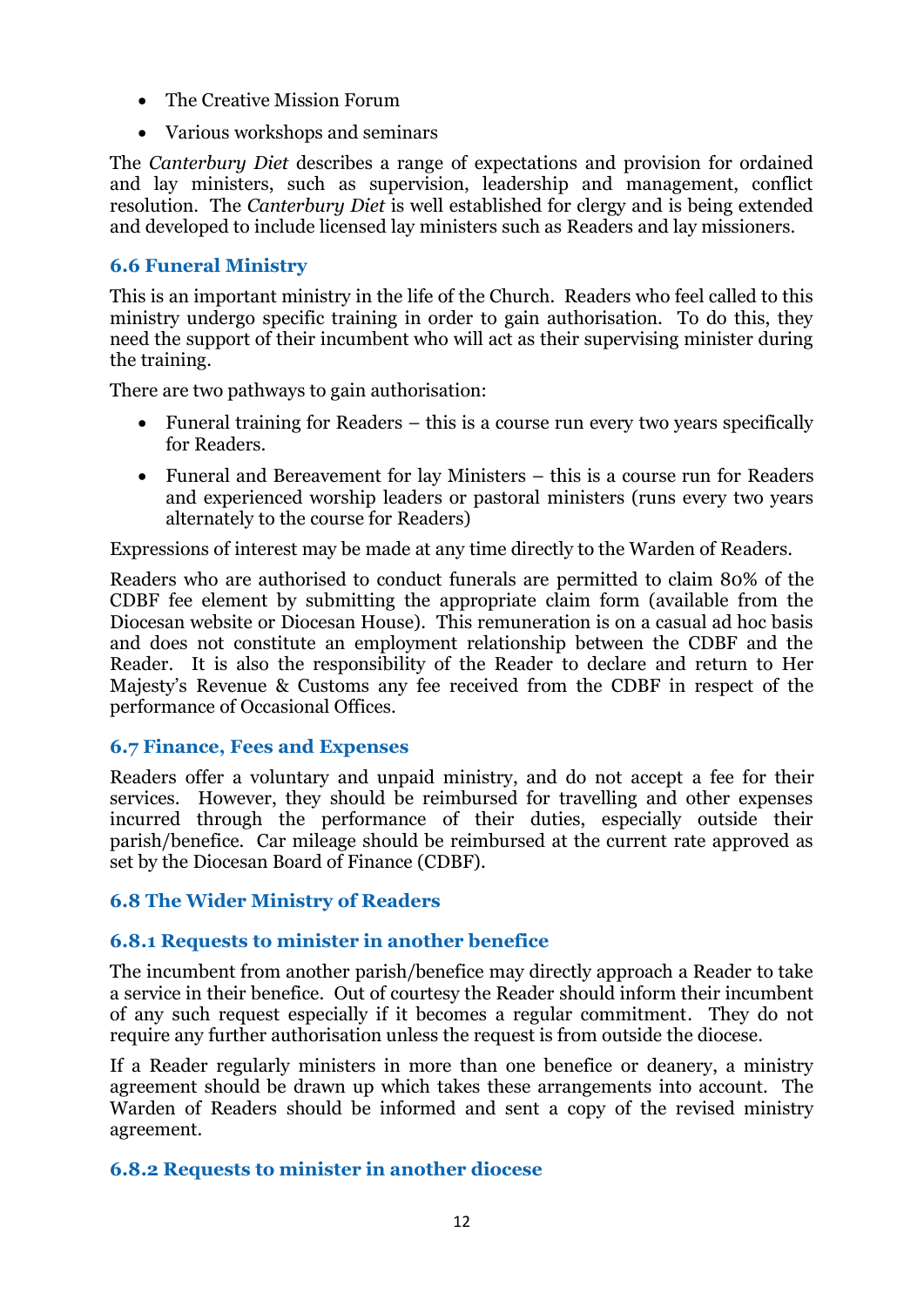If a Reader is asked to minister in another diocese they should inform the Warden of Readers and seek the permission of the Bishop where the request was initiated. For a one off request this may simply be approved between the Wardens of Readers acting on behalf of the Bishop.

Requests to regularly minister in another diocese, for example where a Reader is resident in more than one diocese the advice of the Warden of Readers is to be sought. Readers are not permitted to hold a licence in more than one diocese and so PTO may be granted by one of the dioceses involved. Other considerations include safeguarding, ministry agreements, MDR and CMD.

#### **6.8.3 Requests to minister in churches of other denominations**

In local ecumenical projects and partnerships (LEPs), Readers may, with the permission of the bishop (given after consultation with the PCC) undertake such duties in the area covered by the project as the bishop may specify.

Readers may accept invitations to take part in services in a church of another denomination to which the Church of England (Ecumenical Relations) Measure 1988 applies provided that the duties they undertake in the services are the same or similar to those they are authorised to perform in the Church of England. Readers should obtain the approval of the incumbent of the parish where the service is to take place or, where they intend to participate regularly in such a service, of the bishop of the diocese and the PCC of the parish where the service is to take place.

#### **6.8.4 Requests to recognise the ministry of a lay minister from other denominations**

Local Preachers of other denominations may not become Readers unless they become confirmed members of the Church of England. However, their ministry as a Local Preacher may be given formal recognition by the bishop on an individual basis; requests should be submitted by the incumbent to the Warden of Readers.

#### **6.9 Taking a Ministry Break**

There may be times when a Reader wishes to take a temporary break from public ministry; this may be for a variety of reasons. They should discuss and agree this with their incumbent and inform the Warden of Readers.

#### **6.10 During a Vacancy**

During a vacancy the Churchwardens and Area Dean share legal responsibility for a parish. It is normal for the ministry of any local Readers to continue during a vacancy under the supervision of, and with the support of, the Area Dean. The Warden of Readers is available to provide advice about Reader ministry to Area Deans or Churchwardens.

#### **6.11 Retiring from Active Ministry**

Readers may retire from active ministry at any time, by informing their incumbent and the Warden of Readers. The title Reader Emeritus may be accorded to Readers of any age who wish to step away from a public ministry. It will signal both to the congregation and the wider diocese that the Reader has retired from a public ministry.

Readers Emeriti would not be permitted to exercise the ministry of a Reader, but may be permitted to assist at occasions such as a family or friend's funeral - with the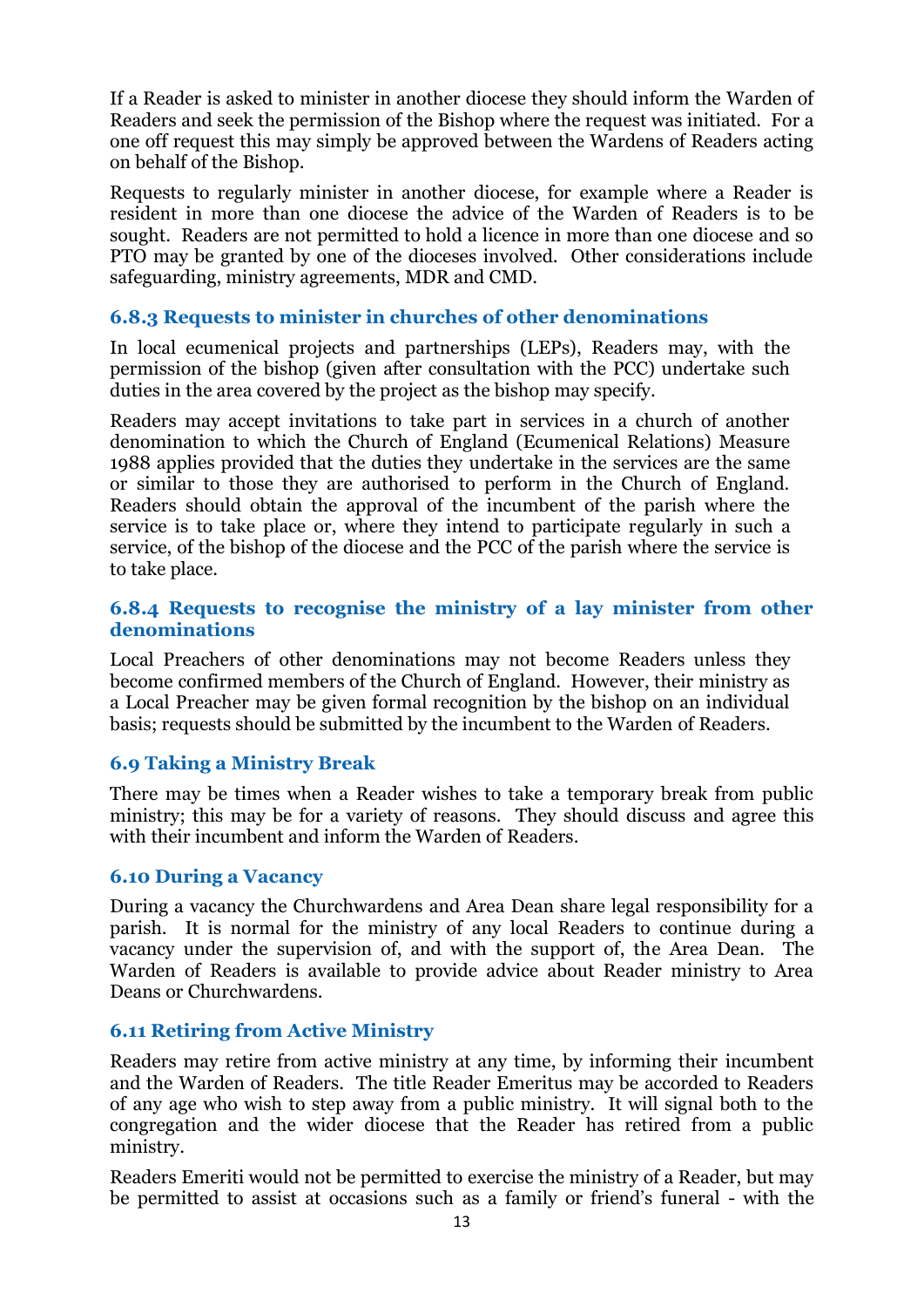agreement of the incumbent and Warden of Readers. The link with Reader ministry in the diocese will be maintained where possible and appropriate. However, to avoid any confusion, the names of Readers Emeriti will no longer be listed in the Diocesan Directory.

The title of Reader Emeritus may be formally presented during the annual Celebration of Reader ministry service in the Cathedral or, if the Reader prefers it, locally in the parish/benefice.

#### **6.12 Moving Home and Transferring of Reader Ministry**

#### **6.12.1. Moving home**

As a courtesy the Warden of Readers should be informed of any change in personal circumstances or contact details at the earliest opportunity.

#### **6.12.2 Transferring from another diocese**

When an admitted Reader moves into the diocese they should inform their Warden prior to moving, and then contact the Warden of Readers for this diocese to introduce themselves. The Reader should also contact the incumbent of the parish where he or she intends to worship regularly. After the Reader has worshipped at the new parish for a sufficient period (usually six months), the incumbent should contact the Warden of Readers to request the person be licensed.

As part of the safer recruitment process the Warden will take up references, including from their former Warden of Readers. This is to check whether there is any reason why a new licence should not be given.

#### **6.12.3 Transferring to another benefice in the diocese**

When Readers move to another parish within the diocese, they should inform the Warden. After a sufficient settling in period, usually six months, the incumbent of the parish where the Reader worships, in consultation with the Reader and with the agreement of the PCC, should contact the Warden to ask for the Reader to be licensed.

#### **6.12.4 Transferring to another diocese**

It is good practice for Readers who are moving to a new area or diocese to contact the Warden concerned as soon as possible and to discuss where they might be usefully deployed. When planning to move away from the diocese, Readers should inform their incumbent and the Warden at the earliest opportunity.

#### **6.13 How to Resign your Licence or Permission to Officiate**

There are occasions when a Reader wishes to give up their licence or PTO, for example, when they move home. Readers wishing to surrender their licence or PTO are asked to write to the Warden of Readers, enclosing their licence or PTO for cancellation, and giving the reason for their surrender.

#### **7. Diocesan Network of Readers**

#### **7.1 Warden of Readers**

On behalf of the Bishop of Dover the Warden of Readers has oversight of all matters relating to Readers in the diocese including policy, practice, planning and pastoral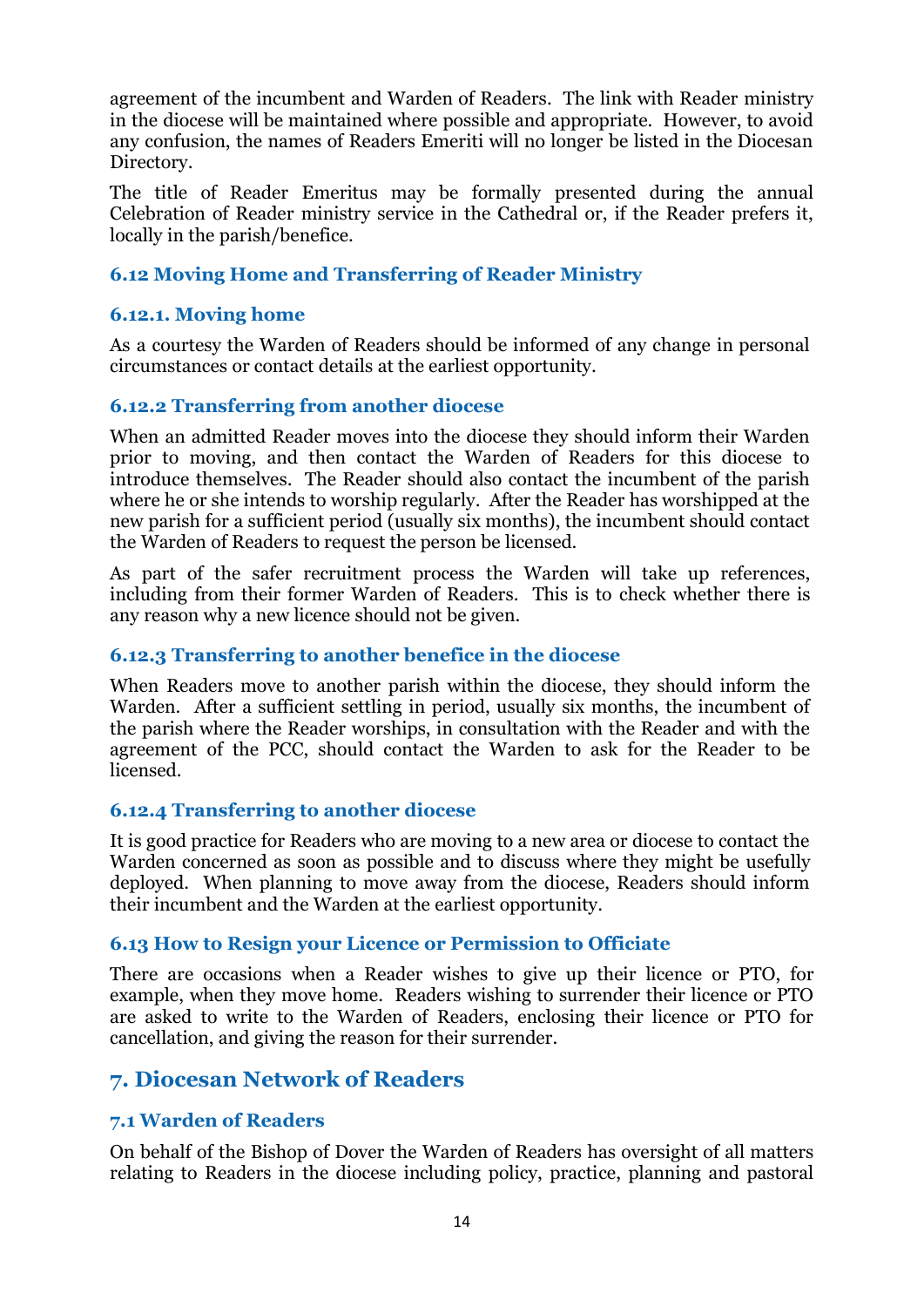care. The Warden administers a Facebook group for Readers and those in training: *Canterbury Diocesan Licensed Lay Ministries Group*.

#### **7.2 Assistant Wardens** *(amended 16 February 2021)*

The Warden of Readers is supported by three Assistants one in each archdeaconry, their role is to support the Warden in promoting, encouraging and developing the ministry of Readers throughout the diocese. The Archdeaconry Assistant Wardens are:

| Ashford | Lynne Watson              | lynnewatson3@ntlworld.com       |
|---------|---------------------------|---------------------------------|
|         | Canterbury Judith Andrews | judith.andrews68@btinternet.com |
|         | Maidstone Pat Tatchell    | tatch@blueyonder.co.uk          |

They are appointed by the Warden, initially for a three year term of office. A role description is available on request.

#### **7.3 Deanery Reader Representatives** *(amended 27 January and 14 September 2020)*

Deanery Reader Representatives (DRRs) are appointed by the Warden to assist in promoting, supporting and developing the ministry of Readers in each deanery. The Warden, Assistant Wardens and DRRs meet on a termly basis. The DRRs are:

| Ashford              | VACANT                  |
|----------------------|-------------------------|
| Canterbury           | <b>Rosemary Walters</b> |
| Dover                | <b>Lynne Watson</b>     |
| East Bridge          | <b>Janice Willett</b>   |
| Elham                | <b>Heather Tapsell</b>  |
| Maidstone            | Sue Shaw                |
| <b>North Downs</b>   | <b>Joan Drury</b>       |
| Ospringe             | Vacant                  |
| Reculver             | Vacant                  |
| Romney and Tenterden | Penny Lowe              |
| Sandwich             | Malcolm Sawyer          |
| Sittingbourne        | <b>Christine Ford</b>   |
| Thanet               | Judith Andrews          |
| The Weald            | David Gillies           |
| West Bridge          | Janice Willett          |

Their contact details can be found in the Diocesan directory. A role description is available on request from the Warden.

#### **7.4 Reader Vocations Advisers**

The Warden of Readers is responsible for appointing Reader Vocations Advisers to assist in the discernment process. Advisers meet with potential Readers and their incumbent to help them reflect on:

• The call to licensed lay ministry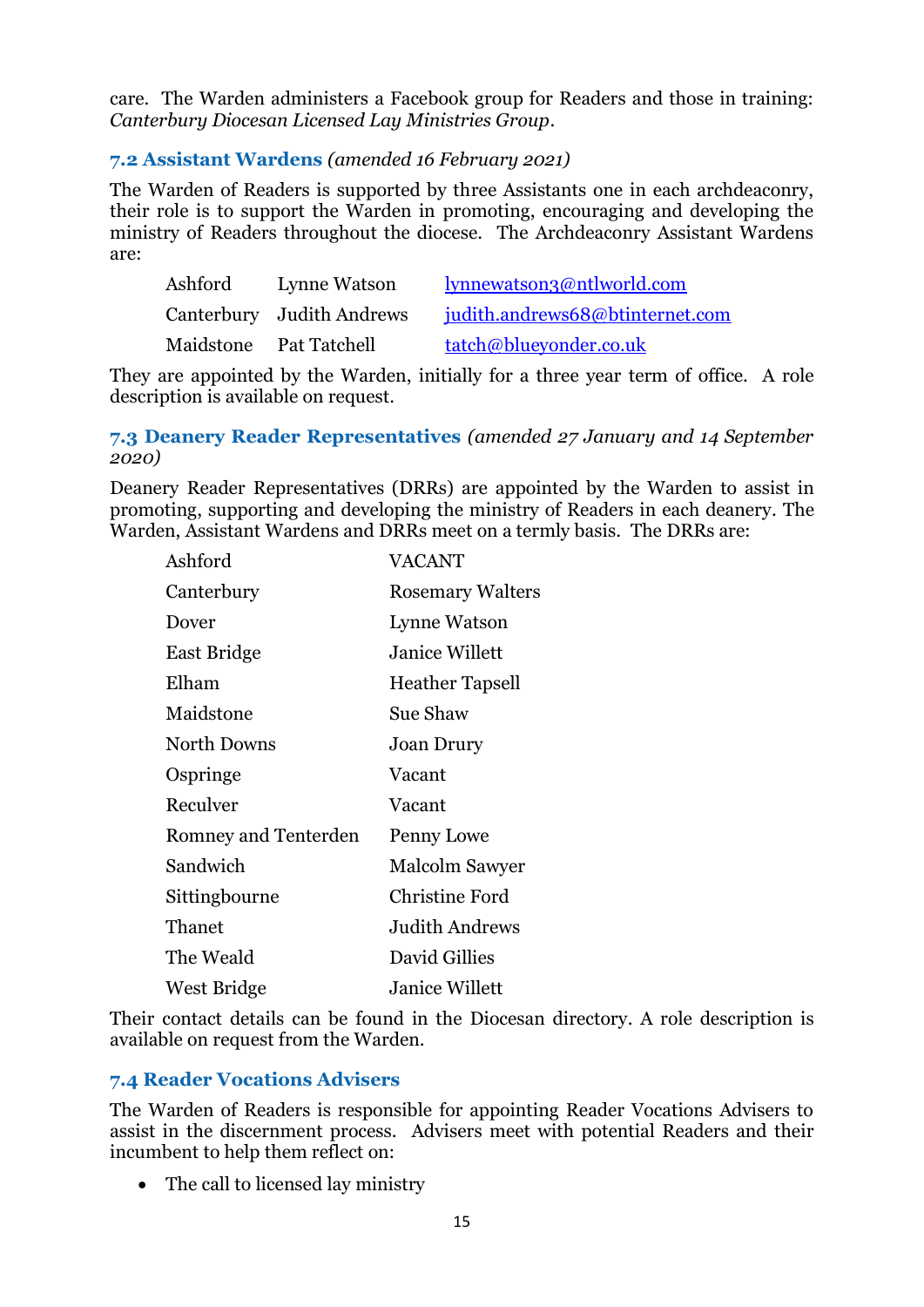- What licensed lay ministry might look like for the parish/ministry context
- Answer questions

The Adviser provides a brief report on the meeting to the Warden of Readers.

#### **7.5 Reader Tutorial Group Leaders**

The Warden of Readers is responsible for appointing one or more experienced Readers to act as tutorial group leaders for trainee Readers. They do this under the oversight and support of St Augustine's College. A role description is available from the Warden of Readers.

#### **7.6 Reader Ministry Resource Group**

The Warden chairs a Resource Group which is both strategic and practical. The Group assists in planning the various events and activities affecting Readers. The group consists of:

- The Warden of Readers (chair)
- the Assistant Wardens of Readers
- the Tutorial Group Leader/s
- the Reader Vocations Adviser/s
- the Director of Mission and Ministry
- the Development Training Events Coordinator
- others as invited by the Warden

#### **7.7 Annual Networking Day**

This event, usually held in the spring, is the annual opportunity for Readers to meet together for study, reflection and networking. The venue is normally rotated around the archdeaconries on a rolling basis each year.

#### **7.8 Annual Quiet Day**

This event, usually held in the summer, provides an opportunity for Readers to tend to their own spiritual refreshment. The venue is normally rotated around the archdeaconries on a rolling basis each year.

The Living Well is the Diocesan Centre for Healing and Wholeness. The centre offers a range of events including Days of Refreshment for Readers. Contact them for more information:

The Living Well, Vicarage Lane, Nonington CT15 4JT website: [www.the-living-well.org.uk](http://www.the-living-well.org.uk/) Tel: 01304 842847 Email: [contact@the-living-well.org.uk](mailto:contact@the-living-well.org.uk)

#### **7.9 The Central Readers Council (CRC) -** *Transforming Ministry (amended 16 February 2021)*

The CRC represents Readers in the Church of England (and Wales); it is a registered charity, with an Executive committee and various sub-committees. Until recently the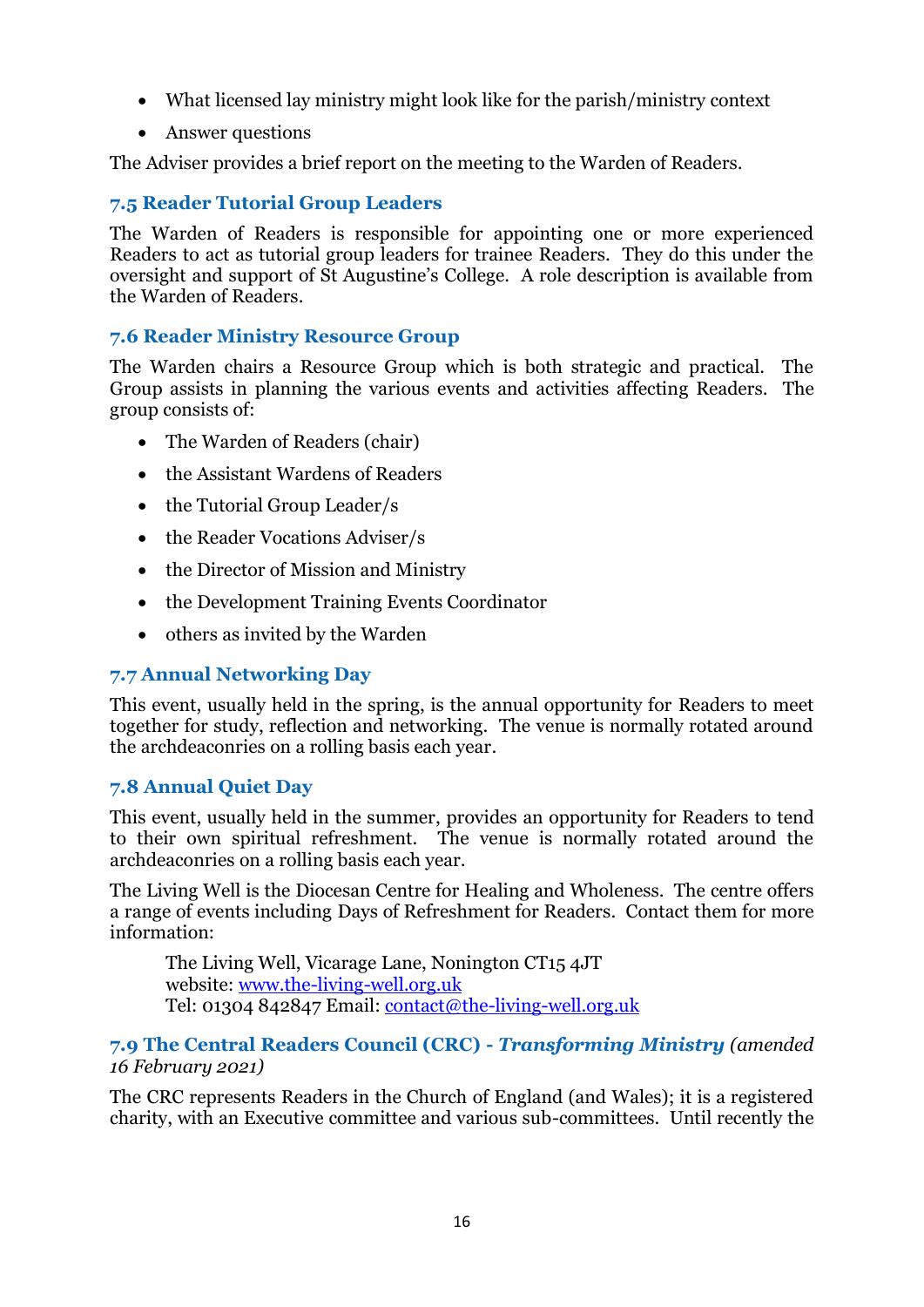CRC was chaired by Bishop Martyn Snow, Bishop of Leicester and Chair of the Lay Ministry Council<sup>11</sup>.

Reader merchandise is available for purchase from the CRC, details can be found on their website. They also produce *The Transforming Ministry* magazine, which is a quarterly publication. The diocese funds a copy for every Reader. They also host an online Forum (accessed through their website) and Facebook group.

CRC administer the Adams/Myland Fund which is available to licensed Readers wishing to complete further theological study. Details are available from CRC or the Warden of Readers who is required to support an application for funding support.

In 2019 the renewed vision of the CRC identified three foci for the future ministry of Readers:

- teachers of the faith
- enablers of mission in the everyday
- leaders in church and community

CRC are developing a range of blended learning resources in support of these foci; these modules will be freely available as part of a suite of continued ministerial development (CMD) resources for licensed lay ministers.

Central Readers Council (CRC) Office, Church House, Great Smith Street, London SW1P 3NZ Tel: 020 7898 1401 Website: [www.readers.cofe.anglican.org](http://www.readers.cofe.anglican.org/)

#### **8. Resources: Books, Papers and Reports**

The following may be of interest to anyone wishing to know more about Readers:

T.G. King, *Readers: A Pioneer Ministry*, Myland Fund, Central Readers Board, 1973

Robert Martineau, *The Office and Work of a Reader*, Mowbray, 1980

Carolyn Headley, *Readers and Worship in the Church of England*, Grove Books, 2000

Rhoda Hiscox, *Celebrating Reader Ministry: 125 years of Lay Ministry in the Church of England*, Weidenfeld, 1991

G. Kuhrt, P. Nappin (eds), *Bridging the Gap: Reader ministry today*, Church House Publishing, 2002

Cathy Rowling, Paula Gooder, *Reader Ministry Explored*, SPCK, 2009

Charles Read, Philip Tovey, *Reader Ministry Today*, Grove Worship, 2010

Philip Tovey, *Instruments of Christ's Love: The Ministry of Readers*, SCM Press, 2016

Philip Tovey, *The Liturgical Ministry of Readers*, Grove Worship, 2017

It is recommended that *Reader Ministry Explored* is read as part of the process of exploring Reader ministry; loan copies are available from the Warden.

The following reports relate to the ministry of Readers:

<sup>&</sup>lt;sup>11</sup> The Chair is appointed by the Archbishops.